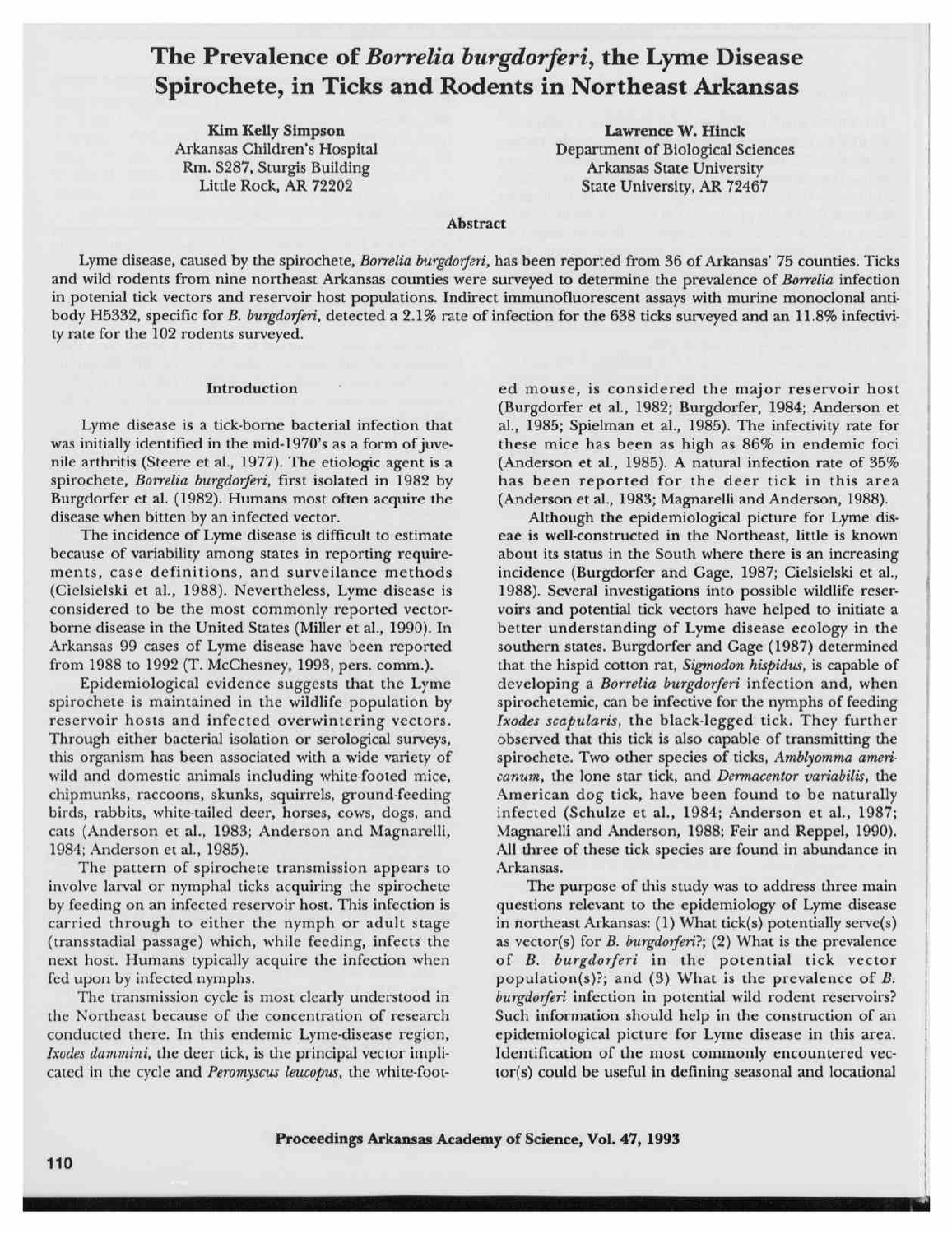risk factors. Estimation of the prevalence of Borrelia infection in both potential reservoir hosts and arthropod vectors is necessary to accurately asses the threat that Lyme disease poses to people living within the study area.

## Material and Methods

Collection and Examination of Ticks.—The ticks examined in this study were collected from several locations in Clay, Craighead, Fulton, Greene, Izard, Lawrence, Poinsett, Randolph, and Sharp counties in northeast Arkansas. Specimens were obtained either by removal from their mammalian hosts within a study site or by flagging vegetation in the various study areas. Collected ticks were placed inbags containing a moist paper towel until they could be examined in the laboratory. Ticks were identified to species, sex, and developmental stage.

After identification, the internal body content of each tick was dissected and smeared in a drop of phosphate-buffered saline on a ten-well, teflon-coated glass slide. This film was examined by darkfield microscopy. Those slides on which spirochetes were detected were airdried, fixed in methanol, and examined by indirect immunofluorescence. Murine monoclonal antibody (mAb) H5332, prepared against Borrelia burgdorferi, (compliments of Dr. Alan G. Barbour, University of Texas Health Sciences Center, San Antonio, TX) and fluorescein isothiocyanate-labeled goat anti-mouse immunoglobulin G (IgG) were used in the indirect fluorescent-antibody (IFA) staining (Anderson and Magnarelli, 1984).

Isolation and Cultivation of Borrelia from Feral Rodents. —Rodents were collected either by Museum Special snap traps or by Sherman box traps (H. B. Sherman Co., Deland, FL) from Clay, Craighead, Fulton, Greene, Lawrence, Poinsett, Randolph, and Sharp counties in northeast Arkansas. Those animals captured in box traps were euthanized with chloroform. All specimens were identified as to species and prepared for necropsy by removal of abdominal hair with a depilatory. After hair removal, the animals were placed in a 5.25% sodium hypochlorite solution for three minutes, rinsed with sterile water, and painted with an iodine-alchol mixture to minimize microbial contamination.

BSK-II medium (Barbour, 1984; Berger et al., 1985; Barbo<br>prepa<br>0.22 i<br>ture t<br>the sp<br>and t Barbour, 1986) was used for bacterial cultivation. After reparation, the medium was filter sterilized through a 22 micron filter and dispensed into sterile, screw-up culture tubes. After the animals were prepared for necropsy, the spleen and urinary bladder were aseptically removed and triturated in 2 ml of BSK-II medium with a sterile

Dounce homogenizer. A 1 ml portion of this extract was inoculated into a sterile culture tube containing BSK-II medium. The tubes were incubated at 34°C for 6-8 weeks. Based on previous work (Anderson et al., 1985; Anderson et al., 1987; Schwann et al., 1988), each culture was examined weekly for spirochetes by darkfield microcopy for the first 3 weeks and periodically thereafter.

#### Results

Tick Data.---A total of 638 ticks from a nine-county area (Fig. 1) was collected from fall 1989 through fall 1991 and examined for Borrelia burgdorferi. Four different species were represented in this total as were both sexes and two life cycle stages (Table 1). Of the ticks collected and examined, 13 (2.08%) contained spirochetes which reacted positively with murine mAb H5332 specific for Borrelia burgdorferi (Table 1). Amblyomma americanum and Ixodes scapularis were the two tick species most commonly encountered inboth the general and the Borrelia-infected tick population (Table 1). Geographically, tick specimens exhibiting a positive antibody reaction were found in only four of the nine counties surveyed (Fig. 1).



Fig. 1. Northeast Arkansas counties included in the tick survey. (Counties in which infected ticks were collected are cross-hatched).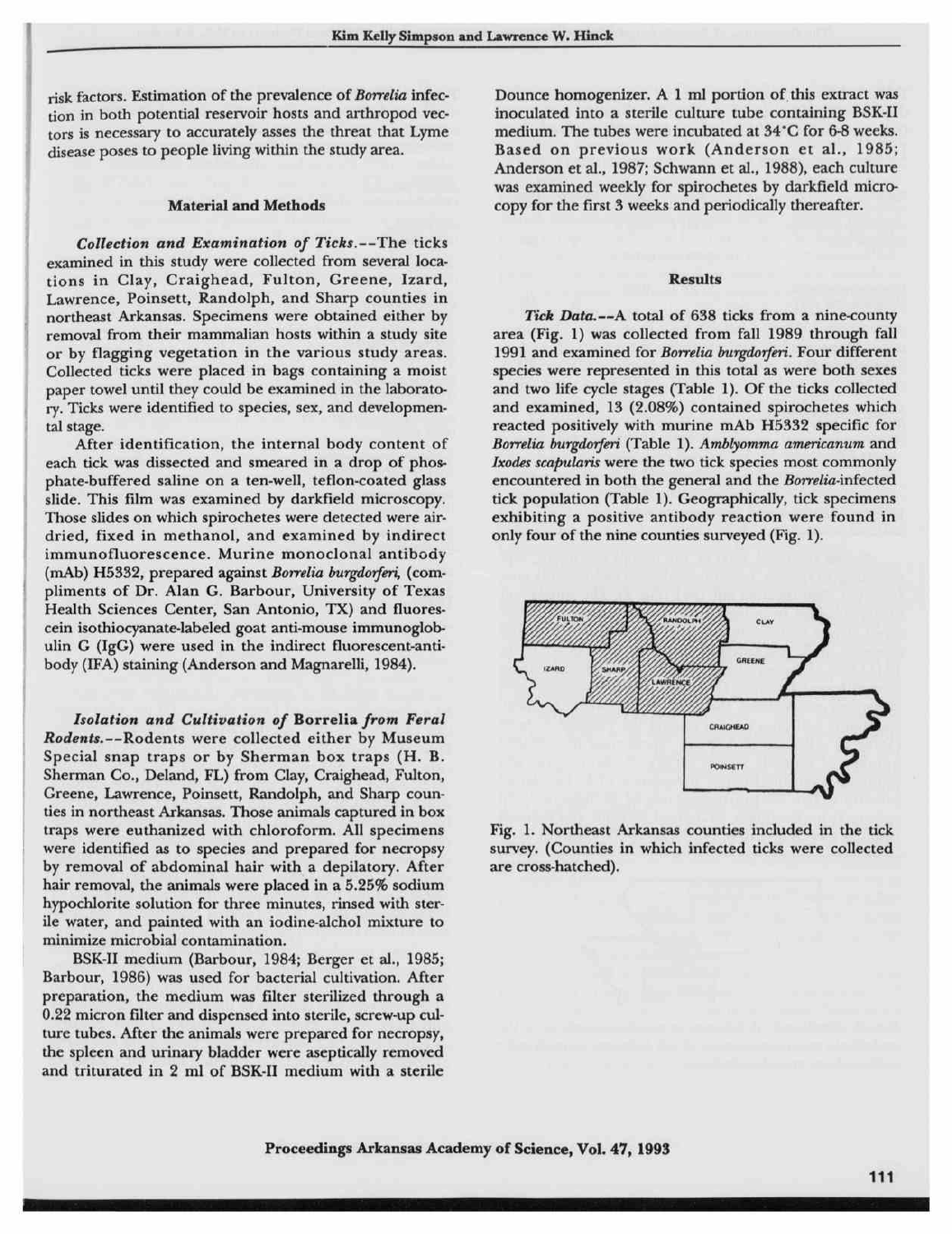Table 1. Comparison of the general tick population with the Borrelia-infected tick population for ticks collected from northeast Arkansas from fall 1989 throught fall 1991.

|                                                                                                   |           |                      |                         |     | Species                                               | No. intected | No. total               | $\gamma_0$ |
|---------------------------------------------------------------------------------------------------|-----------|----------------------|-------------------------|-----|-------------------------------------------------------|--------------|-------------------------|------------|
| <b>Species</b>                                                                                    | Sex       | Stage                | Total<br>Infected Total |     | Microtus pinetorum<br>(Woodland vole)                 | 0            | 7                       | 0.0        |
| Amblyomma americanum<br>(lone star tick)                                                          | 5/132f    | $2/55$ n             | 7                       | 200 | Mus musculus<br>(House mouse)                         | $\bf{0}$     | 19                      | 0.0        |
|                                                                                                   | $2/68$ m  | $5/145$ a            |                         |     | Neotoma floridana                                     | $\bf{0}$     |                         | 0.0        |
| Dermacentro variabilis<br>(American dog tick)                                                     | $0/101$ f | $0/6$ n              |                         | 180 | (Eastern wood rat)<br>Oryzomys palustris              |              | $\overline{5}$          | 20.0       |
|                                                                                                   | $1/79$ m  | 1/174a               |                         |     | (Marsh rice rate)                                     |              |                         |            |
| Ixodes scapularis<br>(black-legged tick)                                                          | $0/126$ f | 0/0 n                | 5                       | 225 | Peromyscus gossypinus<br>(Cotton mouse)               |              | 9                       | 11.1       |
|                                                                                                   | $5/99$ m  | 5/225a               |                         |     | Peromyscus leucopus<br>(White-footed mouse)           |              | 9                       | 11.1       |
| Rhipcephalus sanguineus<br>(brown dog tick)<br>KEY: $f = female$ ; m = male; n = nymph; a = adult | 0/15f     | $0/17$ n             | $\bf{0}$                | 21  | Peromyscus maniculatus                                | 5            | 15                      | 33.3       |
|                                                                                                   | $0/6$ m   | 0/4a                 |                         |     | (Deer mouse)                                          |              |                         |            |
|                                                                                                   | 5/374f    | 2/78n                | 13                      | 626 | Reithrodontomys fulvescens<br>(Fulvous harvest mouse) | $\bf{0}$     | $\overline{\mathbf{2}}$ | $0.0\,$    |
|                                                                                                   |           | $8/252$ m $11/548$ a |                         |     | Sigmodon hispidus<br>(Hispid cotton rat)              | 4            | 33                      | 12.1       |
|                                                                                                   |           |                      |                         |     |                                                       |              |                         |            |

Rodent Data.—<sup>A</sup> total of <sup>102</sup> rodent specimens, representing 10 species, was collected in an eight-county area from fall 1989 through fall 1991 (Fig. 2). The spleen and urinary bladder from each animal were removed and cultured. These tissue cultures were then examined for the presence of B. burgdorferi. Spirochetes were observed in 12 (11.8%) of these cultures. These 12 animals came from four different counties (Fig. 2). Sigmodon hispidus and Peromyscus maniculatus, the deer mouse, were the mostcommonly collected species among the infected rodents (Table 2). Although 5. hispidus represented the greatest number of animals in the survey, P. maniculatus was found to have the highest prevalence of B. burgdorferi infection. The overall prevalence of Borrelia-infected rodents from Randolph, Craighead, Greene, and Poinsett counties was 18.8%, 16%, 14.3%, and 5.5% respectively.



Fig. 2. Northeast Arkansas counties included in the rodent survey. (Counties in which infected rodents were collected are cross-hatched.)

Table 2. Rodent species and numbers collected from northeast Arkansas from fall 1989 through fall 1991 and examined for *B. burgdorferi* infection.

|                  |                                                               |                         |     | Species                                               | No. infected        | No. total      | %    |
|------------------|---------------------------------------------------------------|-------------------------|-----|-------------------------------------------------------|---------------------|----------------|------|
| <b>Sex</b>       | Stage                                                         | Total<br>Infected Total |     | Microtus pinetorum<br>(Woodland vole)                 | $\bf{0}$            | 7              | 0.0  |
| 5/132f           | $2/55$ n                                                      | 7                       | 200 | Mus musculus<br>(House mouse)                         | $\bf{0}$            | 19             | 0.0  |
| $2/68$ m         | $5/145$ a                                                     |                         |     | Neotoma floridana                                     | $\mathbf{0}$        | $\mathbf{1}$   | 0.0  |
| $0/101$ f        | 0/6n                                                          | 1                       | 180 | (Eastern wood rat)                                    |                     | $\overline{5}$ |      |
| $1/79$ m         | 1/174a                                                        |                         |     | Oryzomys palustris<br>(Marsh rice rate)               |                     |                | 20.0 |
| 0/126f           | 0/0 n                                                         | 5                       | 225 | Peromyscus gossypinus<br>(Cotton mouse)               |                     | 9              | 11.1 |
| $5/99$ m         | 5/225a                                                        |                         |     | Peromyscus leucopus<br>(White-footed mouse)           |                     | $\overline{9}$ | 11.1 |
| 0/15f<br>$0/6$ m | $0/17$ n<br>0/4a                                              | $\bf{0}$                | 21  | Peromyscus maniculatus<br>(Deer mouse)                | 5                   | 15             | 33.3 |
| 5/374f           | 2/78n                                                         | 13                      | 626 | Reithrodontomys fulvescens<br>(Fulvous harvest mouse) | $\bf{0}$            | $\overline{2}$ | 0.0  |
|                  | $3/252$ m $11/548$ a<br>$symbol; a = addult$                  |                         |     | Sigmodon hispidus<br>(Hispid cotton rat)              | $\overline{\bf{4}}$ | 33             | 12.1 |
|                  | of 102 rodent specimens, rep-                                 |                         |     | <b>Tamias striatus</b><br>(Eastern chipmunk)          | $\bf{0}$            | 1              | 0.0  |
|                  | llected in an eight-county area                               |                         |     | unknown                                               | $\bf{0}$            | 1              | 0.0  |
|                  | 1991 (Fig. 2). The spleen and<br>animal were removed and cul- |                         |     | <b>TOTAL</b>                                          | 12                  | 102            | 11.8 |

### **Discussion**

Since 1988, 36 of Arkansas' 75 counties have reported a total of 99 cases of Lyme disease. Of the nine counties included in this survey, five (Craighead, Greene, Poinsett, Sharp, Randolph) have reported at least one case of Lyme disease within the last six years. In this study, either tick midgut smears or rodent tissue cultures which reacted positively with mAb H5332 were detected from all five counties in which Lyme disease has been reported (Figs. 1and 2). Additionally, three positive ticks were found in two counties (Fulton and Lawrence) where no human cases of Lyme disease have yet been reported. These findings help substantiate the clinical diagnosis of Lyme disease since they provided evidence of the presence of both the etiologic agent and infected tick vectors.

Ixodes scapularis has been proposed as the potential major vector in the southeast U.S. because of its relationship to the major vector in the Northeast, I. dammini, and its proven vectorial capacity in the laboratory (Burgdorfer and Gage, 1987; Piesman and Sinsky, 1988). Natural infection rates of *I. scapularis* have been quite low  $(1\%)$ as compared to the natural infection rates for *I. dammini*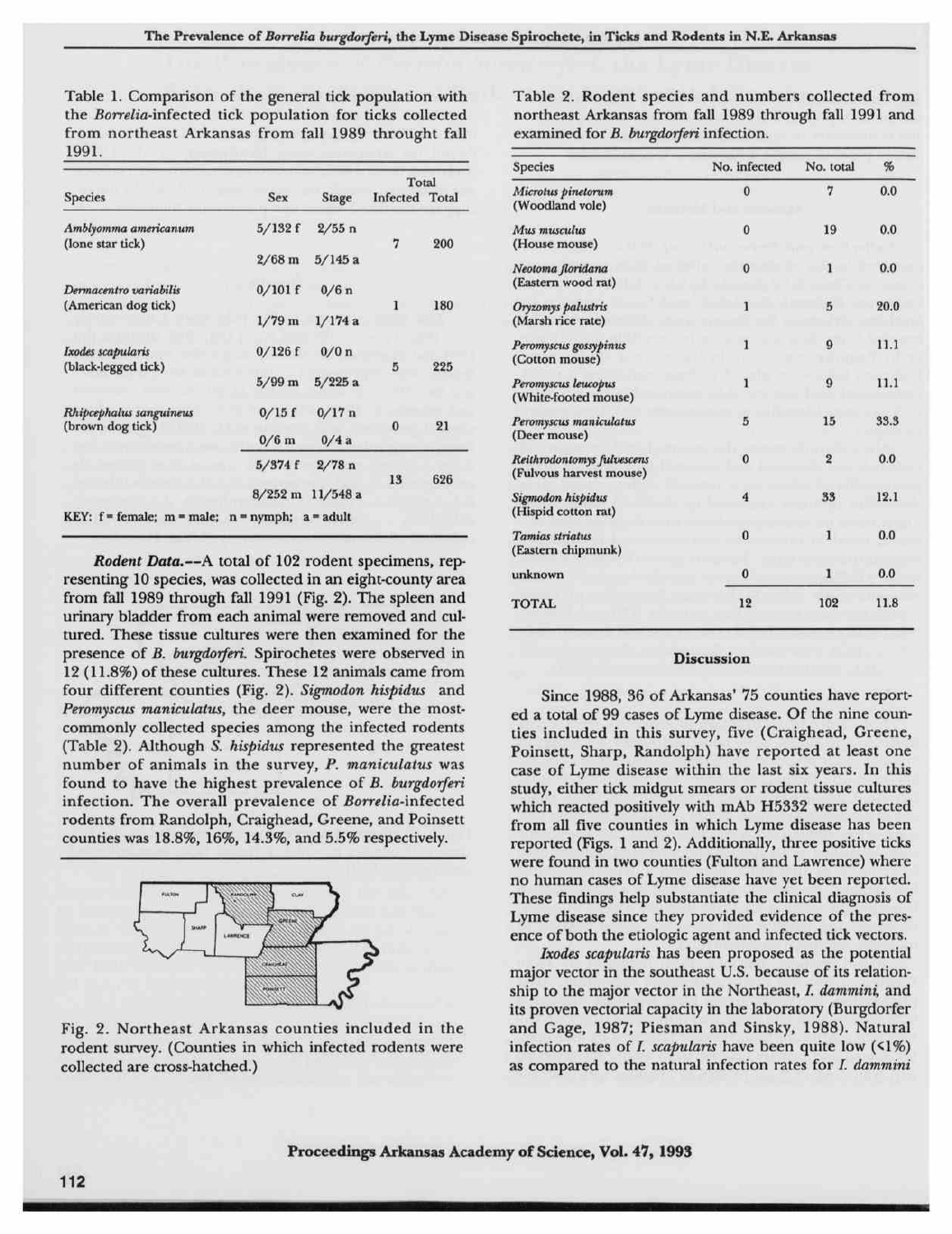which have been as high as 35% (Anderson et al., 1983; Magnarelli et al., 1986; Magnarelli and Anderson, 1988; Piesman and Sinsky, 1988). Recent evidence, however, suggests that *I. scapularis* and *I. dammini* are not distinct species and should not be separated as such (Oliver et al., 1993). If this is true, then the importance of *I. scapularis* cannot be understated despite the differences in the reported prevalence of Borrelia infection. It is possible that the variation in the natural infection rates between these two ticks is due more to reservoir host infection rates than to differences in vectorial capacity.<br>In this study, 2.2% of the *I. scapularis* were deter-

In this study,  $2.2\%$  of the *I. scapularis* were deter-mined to react positively upon IFA analysis. All of these ticks were adults and were obtained form white-tailed deer. Since all the positive black-legged ticks in t ned to react positively upon IFA analysis. Allof these ticks were adults and were obtained form white-tailed deer. Since all the positive black-legged ticks in this investigation were attached to an animal host at collection, it was impossible to determine if the ticks were infected prior to feeding or if the ticks ingested the bacteria while feeding on a spirochetemic host. The former case suggests acquisition of the infection as a nymph with subsequent transstadial passage and implies a potential ability<br>of the tick to transmit the organism to another host. The of the tick to transmit the organism to another host. The latter scenario neither supports nor refutes vectorial capacity.

Evidence gathered in this study also suggests another important vector for Lyme disease in northeast Arkansas, Amblyomma americanum. The lone star tick showed the greatest infectivity rate, 3.5%, of the ticks examined. Feir and Reppell (1990) reported a similar infection rate  $(2.3%)$  for this tick in Missouri. Other populations of naturally-infected A. americanum in Alabama, North Carolina, and New Jersey have also been found (Schulze et al., 1984; Magnarelli et al., 1966; 1991). However, the et al., 1984; Magnarelli et al., 1966; 1991). However, the efficiency of *Amblyomma* as a vector for *Borrelia burgdorferi* has been questioned. Piesman and Sinsky (1988) reported that the capacity of the lone star tick to efficiency of Amblyomma as a vector for Borrelia burgdorferi <sup>&</sup>gt; been questioned. Piesman and Sinsky (1988) reported that the capacity of the lone star tick to acquire Borrelia infection varied among populations. They further noted that if infection was established, the organisms were lost in transstadial passage.

were los<br>Con<br>ciated w<br>m a nun<br>clinic in<br>every im<br>nosis o<br>Amblyon<br>New Jer<br>In<br>america<br>america Conversely, the lone star tick has been strongly associated with the development of an erythema migrans rash a number of Lyme disease cases diagnosed at a family clinic in Cape Griardeau, Missouri (Masters, 1990). In every instance immunological testing confirmed the diagnosis of Lyme disease. Outside of the southern U.S., Amblyomma has been implicated as a potential vector in New Jersey (Schulze et al., 1984).

In this investigation both nymphs and adults of A. americanum were found to be infected with Borrelia (Table 1) and the majority of these were collected from flagging vegetation. Similarly, Schulze et al. (1984) also reported spirochetes from both nymphs (22%) and adults (5.8%) of this species. Amajor question raised by the positive ticks swept from vegetation concerns the time their

infection was acquired. One possibility is that the ticks were infected with the spirochete as larvae or nymphs and the infection was passed transstadially into the respective nymphs or adults. Piesman and Sinsky (1988) reported that transstadial passage of Borrelia burgdorferi in A. americanum was non-existent in the metamorphosis from larva to nymph. Published information was not found documenting the success of transstadial passage from nymph to adult in the lone star tick. It is feasible that, even if the spirochete can not be transstadially passed from larva to nymph, a passage from nymph to adult is possible. Another likely explanation for infection within a given stage is that the infection may have been acquired in that stage, and the ticks simply have not yet molted. In the first situation, an infected tick could serve as a vector for a new host. In the latter scenario, the vectorial capacity of a tick lies in its ability to transstadially pass the spirochete since the tick has already fed.

In addition to the lack of evidence supporting transstadial passage of B. burgdorferi in Amblyomma, there have been no published reports of the successful transmission of Borrelia burgdorferi to a host by infected A. americanum ticks within the confines of a laboratory setting. Until these relationships can be conclusively established, the vectorial capacity of A. americanum for the Lyme disease spirochete can only be hypothesized.

One other potential tick vector in northeast Arkansas is Dermacentor variabilis, the American dog tick. Examination of 180 D. variabilis ticks yielded one (0.55%) positive adult male. Naturally-occuring infection rates of 1.3% have been reported for the American dog tick in Missouri (Feir and Reppell, 1990). Other populations of Borrelia-infected nymphs and larvae have been reported from the eastern U.S. (Anderson et al., 1985; Anderson et al., 1987; Magnarelli and Anderson, 1988). However, at this time there is no convincing published evidence linking the bite of *D. variabilis* to the development of an EM rash in humans nor have any known laboratory experiments demonstrated the American dog tick to transmit the Lyme spirochete to a specific host.

This investigation does not address the actual effectiveness of any given tick species as a vector of Borrelia burgdorferi to humans. Rather, this study was designed to clarify which tick(s) could serve as Borrelia vectors in northeast Arkansas and to determine the extent of infection in the tick population. The data gathered suggest that Amblyomma americanum and Ixodes scapularis are the most likely candidates for Lyme vectors.

Another key aspect of the Lyme disease epidemiological picture in northeast Arkansas is the maintenance of the spirochete in reservoir host populations. These hosts serve as overwintering agents for B. burgdorferi and as reservoirs of infection for feeding tick vectors (Anderson et al., 1987). Isolation of spirochetes from feral rodents